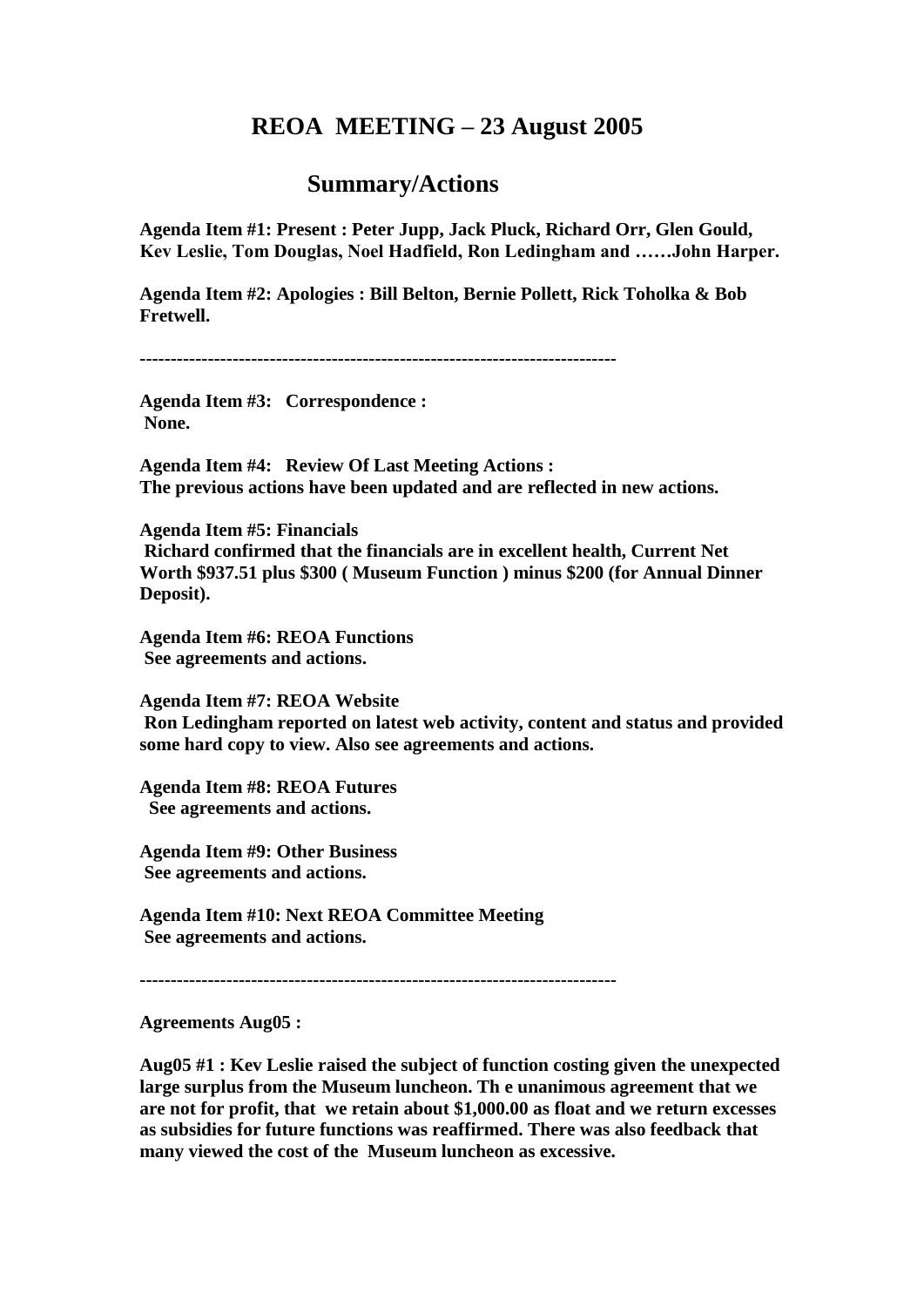**Aug05 #2 : Unanimous reaffirment was again reached that the web site, as per Agreement Jun05 #1, should have more pertinent info included and that we specifically market the site and promulgate it and encourage regular use by members.**

**Aug05 #3 Discussed REOA futures and prospective venues and deferred to next meeting as no progress but there is an Air Force Association meeting on 24Aug05.**

**-----------------------------------------------------------------------------**

**Actions Mar05 :**

**Aug05 #1 : Tom has been in contact Air Cdre Dave Tindal and he will be our Guest speaker on RAAF Wedgetail project for our annual dinner. Tom to pass contact details to Peter Jupp who has been overseas. Action completed 24Aug05.**

**Aug05 #2 : Peter Jupp, as MC for our annual dinner, after receiving intro details from Tom to contact Air Cdre Dave Tindal (presenter on the RAAF Wedgetail project for the annual dinner) to determine, and arrange:**

- **a. Presenters needs**
- **b. Venue needs/limitations**
- **c. Event schedule and timing (Work with Richard)**

**Aug05 #3 : Richard has initiated external caterers for Member's Dinner Thurs 29Sep04 and committee members have agreed to arrangements and costings. Actual costs of about \$55.50 per head based on minimum attendance of 40 with a charge to members of \$50 with the difference to be covered by the excess from the Museum lunch. Richard agreed to continue to :**

- **a. finalise arrangements with caterers**
- **b. Liaise with RAAF Assoc to determine any special needs ie Preparation, Tidying up , Special needs, Bldg Security etc**
- **c. Work caterers with Peter on timings to minimise our costs**

**Aug05 #4 : Tom to provide Noel with wording to include with Annual Dinner notifications and Noel to send out email invitations ASAP and follow up per normal with second wave of emails and regular mailings. Wording follows :**

**"The REOA is a not for profit organisation that retains a basic fund in order to underwrite functions and remain solvent. From time to time there will be surpluses and deficiencies but the overall objective is to run functions at cost. The recent Museum function resulted in a surplus, due to a much higher than forecast attendance and accordingly this surplus will be applied to the Annual Dinner as a \$5 per head subsidy. Members should also appreciate that our cost basis (and risk) has increased with the loss of access to the synergistic Cromwell St facilites and the need to use Outside Caterers."**